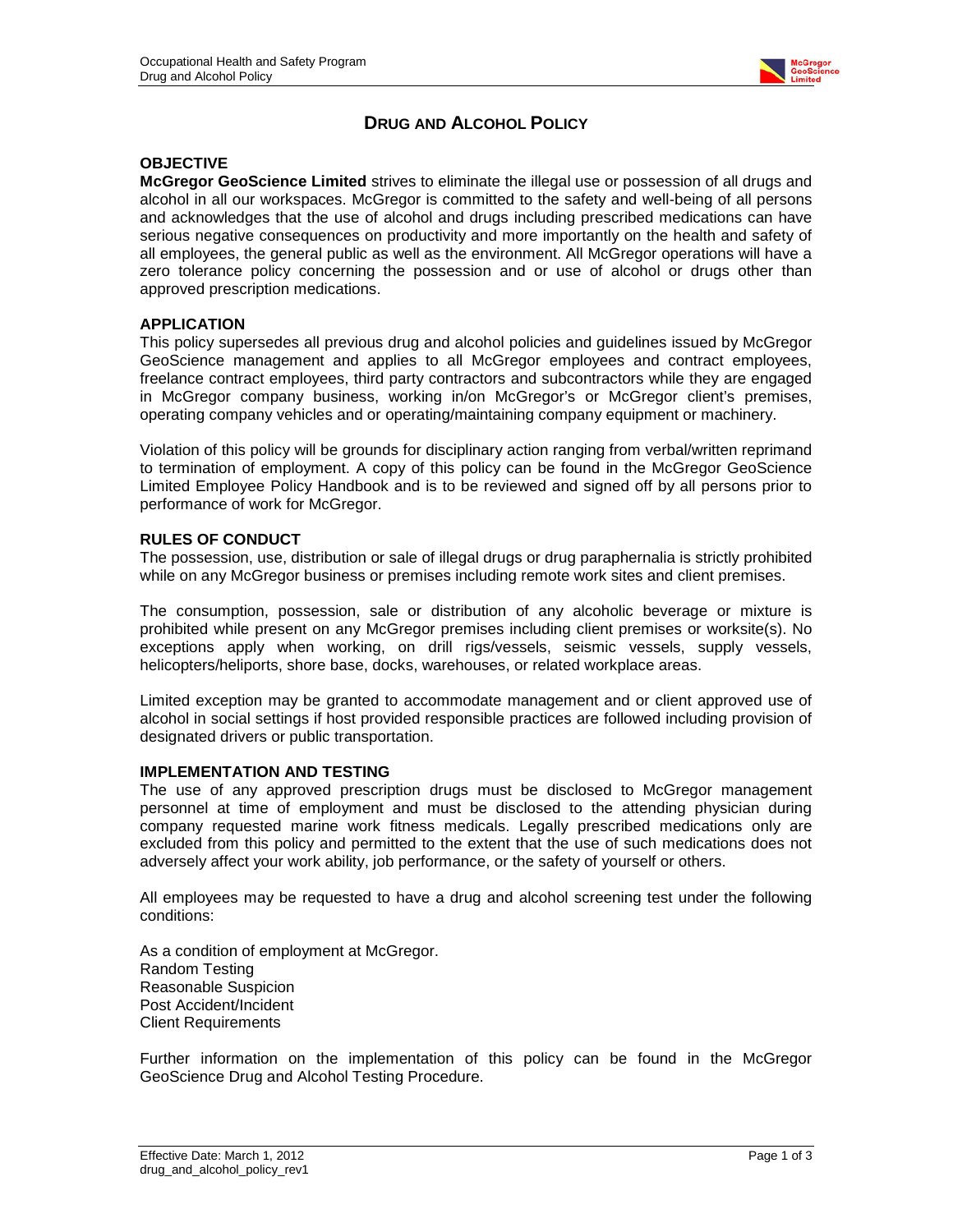

All aspects of this policy apply to any third party individual or contractor working for McGregor GeoScience Limited. All persons working for McGregor GeoScience will be required to read, understand and sign off on this policy statement. Failure of any party to sign off on this policy or to meet the obligations of this policy will be considered a breach of the policy and will result in appropriate corrective action up to and including dismissal.

The following Documents are referenced in this policy:

| Reference | <b>Title</b>                              |
|-----------|-------------------------------------------|
|           | <b>Drug and Alcohol Testing Procedure</b> |

Rick Hunter General Manager

Date: Mar 01 2012